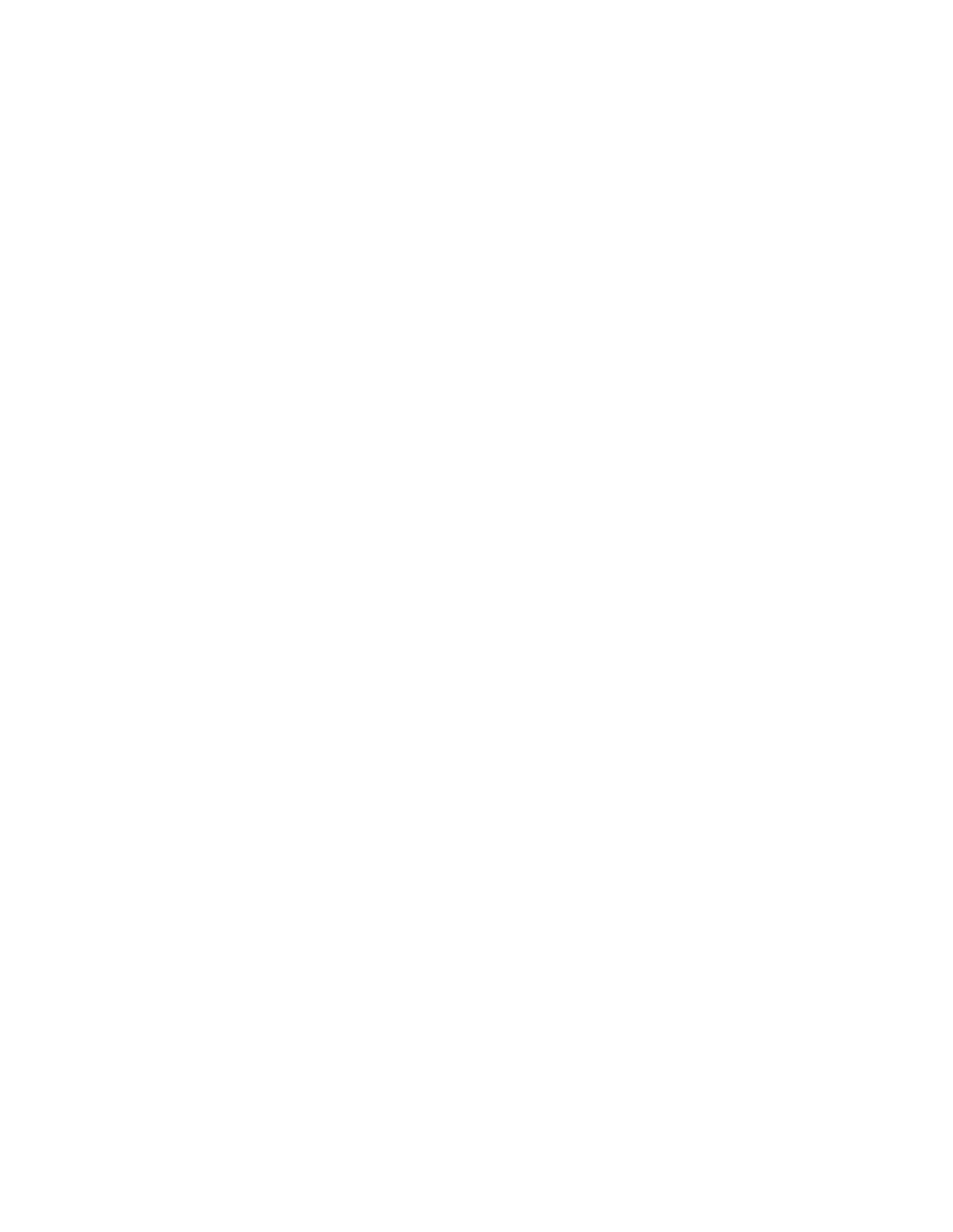# **Issues Concerning the Doctor of Philosophy Degree in Theatre**

This document is a product of the NAST review of graduate issues in theatre education. It is based on discussions of the NAST Working Group on the Ph.D. in Theatre and the NAST Membership.

# **I. Introduction**

This study paper provides an annotated list of issues discussed during meetings of the NAST Working Group on the Ph.D. in Theatre in 2000 and 2001. It also contains issues discussed in open membership meetings on the same topic from 2000 to 2002. These meetings, discussions, and this study paper are all part of a long-term analysis of graduate education in theatre being undertaken by NAST. The Association's purpose is to explore issues with a view to helping faculties and administrations make the best possible decisions in their local situations and circumstances.

# **II. The Doctor of Philosophy in Theatre**

The Ph.D. in Theatre has played an important role in building theatre programs in higher education. It continues to give scholars and scholar practitioners a credential that has credibility in hiring, promotion, and tenure situations. The Ph.D. in Theatre seems widely understood as a research degree. However, definitions, types, and emphases on research in programs does not follow a standardized approach. Any review of the Ph.D. in Theatre must take the fact of variation into account. There may be even more variation in the future, as graduate study evolves in all disciplines. Various changes are producing actions and reactions. Calls for experimentation are answered with questions about maintaining quality. All these forces and the concerns they raise keep focusing on the field on how important the Ph.D. is. The points and issues raised in these discussions and listed below do not have their sources in feelings of crisis, but rather from responsibilities for stewardship. The Ph.D. in Theatre needs to be sustained as it evolves, as new content, processes, and purposes develop.

#### **III. Content**

There seems to be agreement that:

- All Ph.D. programs should require that the student demonstrate the ability to conduct independent research at a high level, leading to completion of a dissertation which is defended before a committee of scholars.
- The student should demonstrate proficiency in the tools necessary to carry out this research, including but not limited to computer skills (technology) and reading knowledge of a foreign language.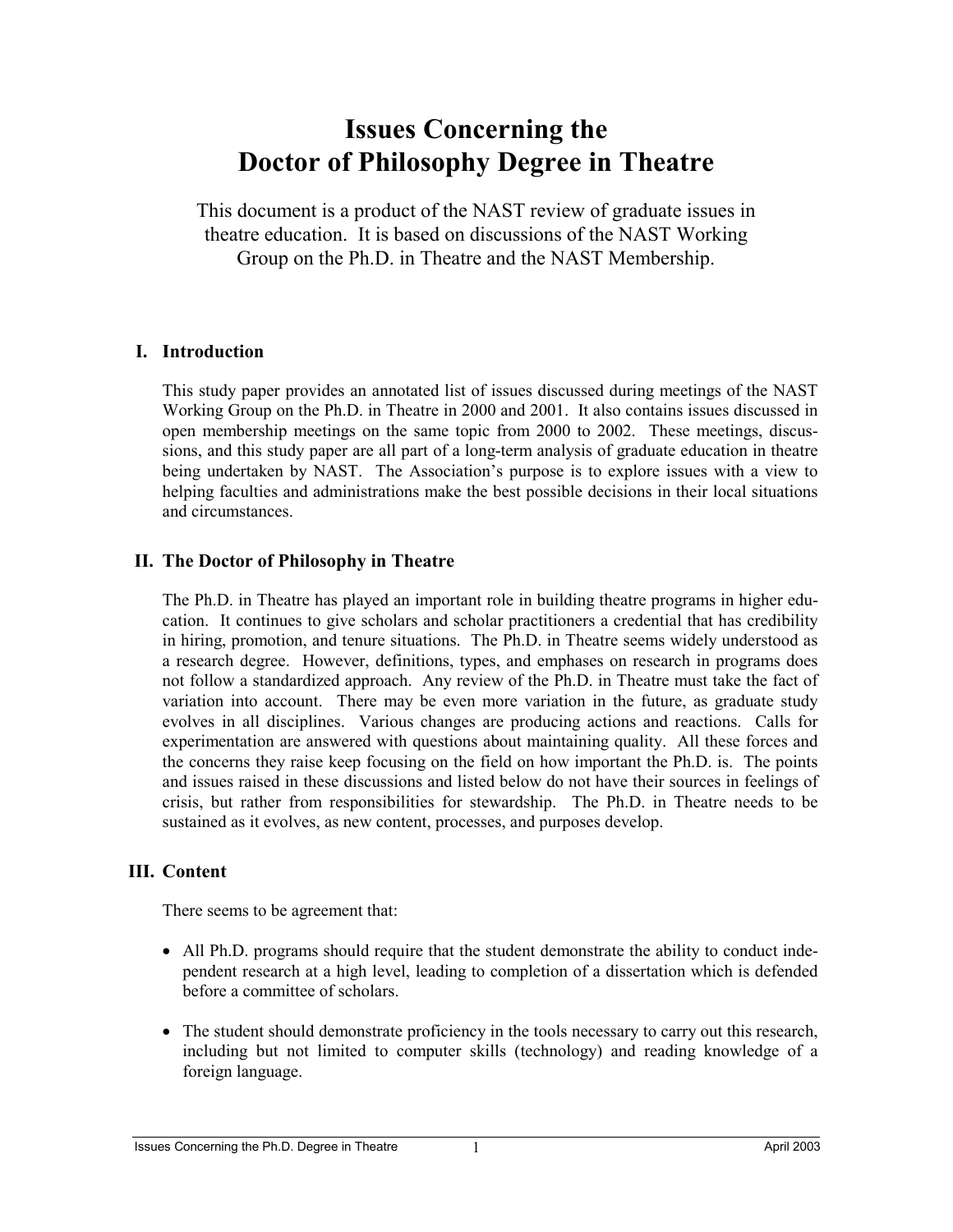• The student should demonstrate mastery of the subject matter in his/her field before a committee of scholars.

This particular body of knowledge and skills seems to be basic irrespective of what else a Ph.D. recipient knows and is able to do. Organizations such as NAST, departments of theatre, and individual professors may have simpler or more detailed formulations of these capabilities.

Institutions offering and/or hiring Ph.D.s have specific definitions of what is necessary in addition to basic mastery of a field and being able to conduct research in that field. These grow from questions such as:

- What additional information or experiences should a Ph.D. have that would be useful or helpful in pursuing a career?
- What is the current market? What alternative careers may a Ph.D. be able to pursue beyond teaching at a college or university?

These questions, in turn, lead to issues of preparation for teaching in the field of specialization, or more broadly, in the field of theatre; the ability to direct or otherwise engage in performance; and questions regarding pursuit of one or more secondary fields that can make the student more marketable, particularly in academe. Beyond fundamentals essential to the purpose and nature of the Ph.D., the answers to these issues must be determined by each institution.

A number of other issues are influencing discussions and decisions about content. Among them are:

- Knowledge is expanding more rapidly than ever before, but time is not.
- The evolution of humanities scholarship produces changes in the definitions of disciplines and, at times, blurs disciplinary boundaries.
- The market for intellectually trained workers is changing. Even within academe, there are more philosophies, approaches, and delivery systems for education than ever before.
- Technology is playing a major role in changing definitions of and orientations to content. The impact of technology is a great unknown. Its impact on research content, process, and dissemination are yet to become clear. However, it is clear that many new things and ways of working will either expand the number of tools available or diminish the importance of older ways.
- Beyond technology, there are its applications in performance, scholarship, teaching, and dissemination. Each of these areas, in itself, is a potential hybrid field for scholarship.
- Current conditions are raising questions about different modes or models for research in the humanities. Experimentation and speculation occur around possibilities for combining modes of thought as well as subject matters in multidisciplinary approaches. Thus, modes of thought and action associated with scientific inquiry, politics, business, the social sciences, and even art join traditional humanities methodology as keys to humanities content.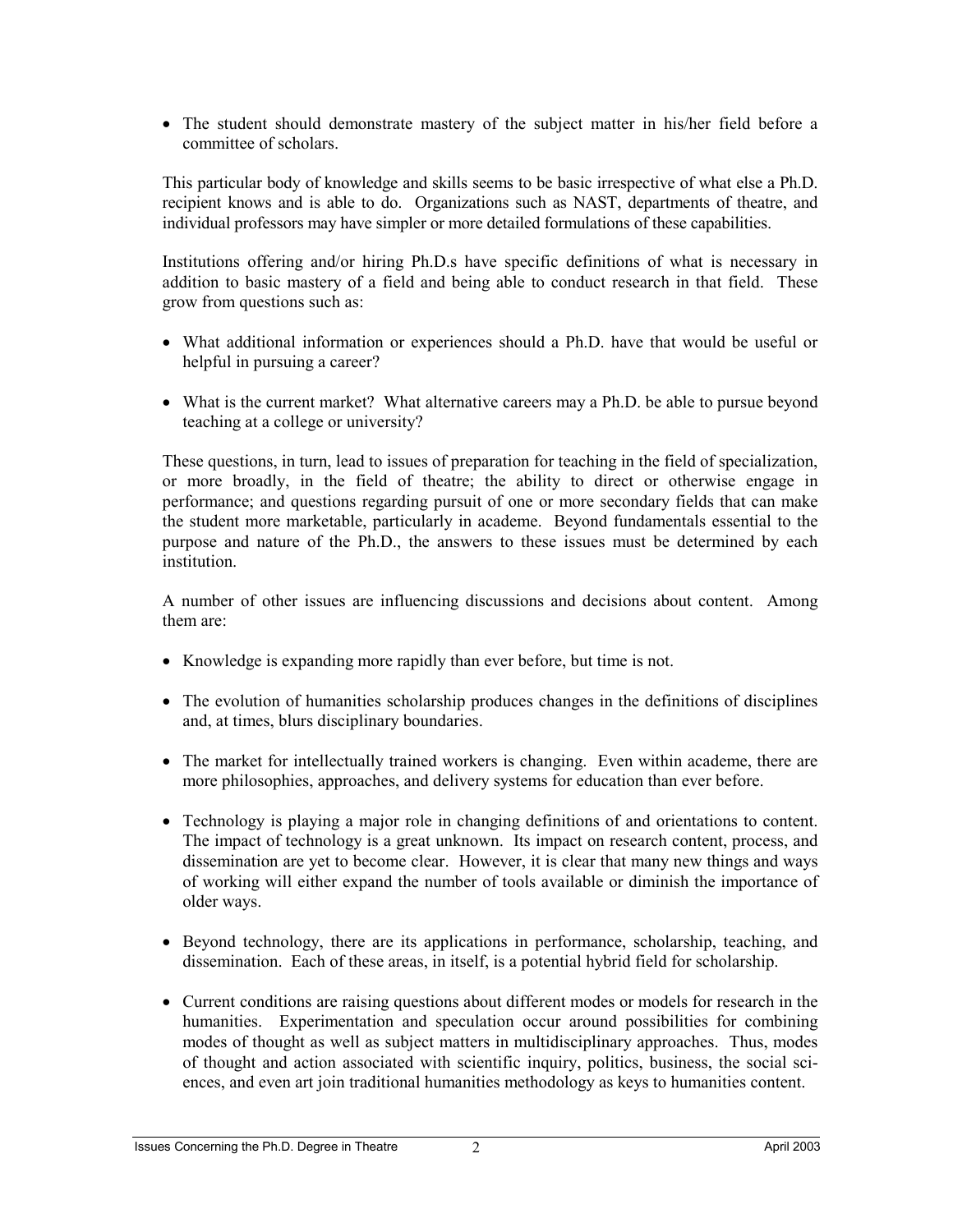# **IV. Relationships**

In a sense, relationships are bridges between content and structure. Several relationships that seem to be influencing the future of the Ph.D. in Theatre are:

- The discipline and its subdisciplines. Under the broad rubric of theatre, how many subdisciplines are there? To what extent is theatre's identity a critical issue?
- Scholarship to performance. This relationship covers a spectrum from the role of scholarship in the preparation of performances to the ability of the scholar to lead or participate in performances.
- Scholarship to theatre departments and other educational programs. This relationship differs institution by institution.
- Scholarship to practical experience. There is significant rhetoric about "real world" circumstances. Any world in which a scholar works is real to that scholar. At the same time, there are practical professional issues that most scholars face over a lifetime of preparation and work.
- Scholarship to promotion. In what ways do expectations change as a Ph.D. recipient ascends the tenure and promotion ladder? What are relationships between requirements for gaining the Ph.D. and the ability to be successful in a chosen profession?
- Sources of scholarly material to theatre identity. The content addressed by theatre scholars comes from many sources: languages and literatures, history, psychology, sociology, comparative literature, and targeted studies programs of all kinds.
- Theatre to the other arts. Forces here include growing momentum from multidisciplinary work, concerns about loss of disciplinary identity and scholarly focus, technological capacities to range more freely over vast bodies of material, and a rewards system that encourages the creation of theories as a means of studying culture.
- Ph.D. to work outside academe. What would happen to the Ph.D. if a significant number of recipients became researchers in non-profit or government fields, researchers in the private sector, consultants or other independent contractors, teachers outside academe, managers in a non-profit or government field, managers in the private sector, etc.?

# **V. Structures**

Beyond basic requirements, Ph.D. programs exhibit a variety of structures and organizational approaches. A number of important issues are:

- Program size. Considerations include resources, qualifications of applicants, and the status of the job market.
- Variations in academic cultures. These variations influence conditions under which individuals obtain the Ph.D., as well as the contexts in which Ph.D.s work.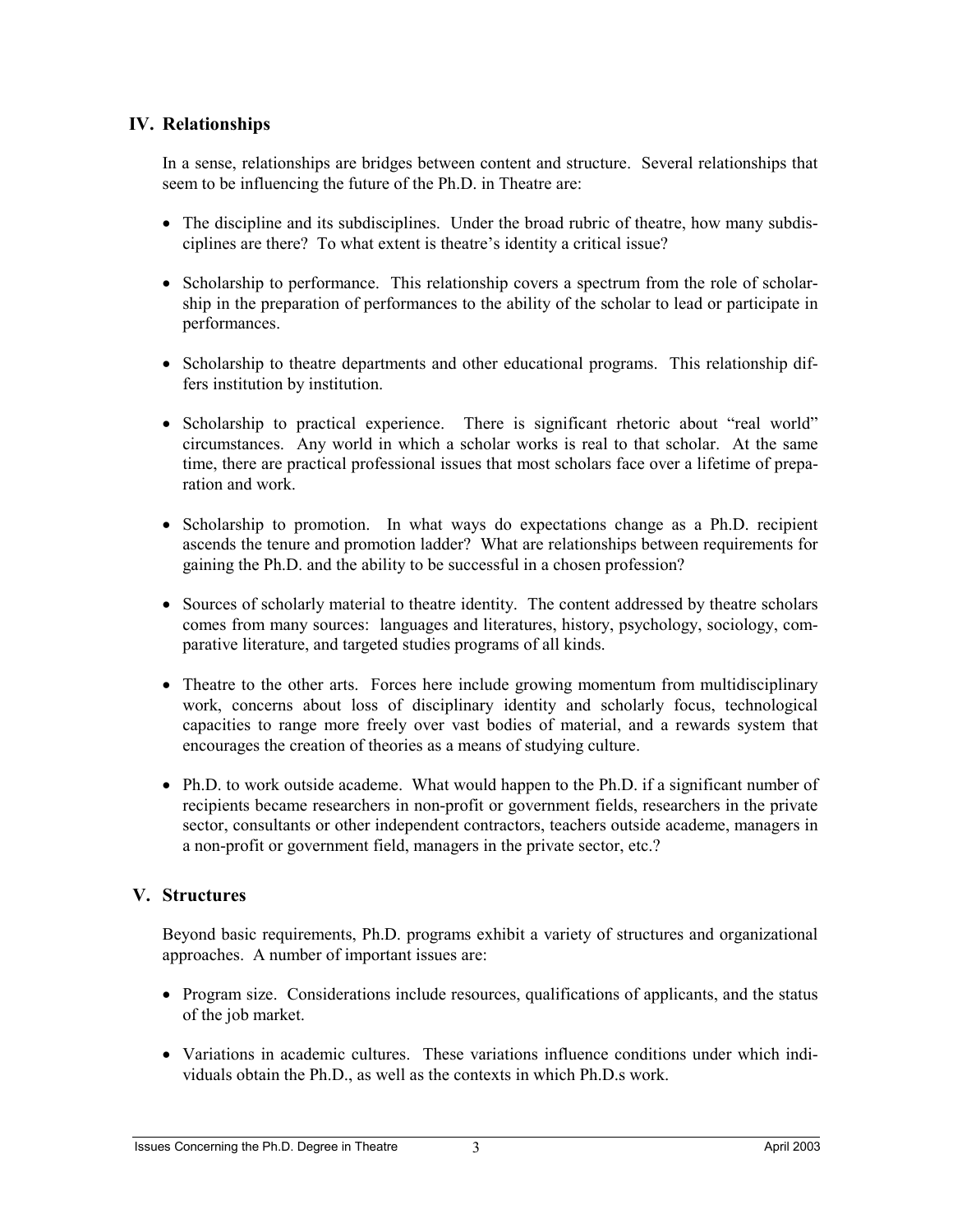- Regional and cultural differences. Institutions exhibit varying sets of missions and goals influenced in part by relationships to their region or their primary constituencies and their cultures.
- The orientations, uses, and capabilities associated with the Master of Fine Arts degree on the one hand, and the Doctor of Philosophy degree on the other.
- The profound influence of particular research models. Many cultural, educational, and political forces are producing questions about the extent to which scholars can demonstrate competence through projects other than the traditional dissertation. Significant discussions are underway about definitions of scholarship. These are producing rhetoric such as the scholarship of teaching, the scholarship of service, and so forth.
- The apprentice model is a standard and continuing feature of education for the Ph.D. This produces structural conditions of individualized control and responsibility more than the corporate control and responsibility associated with undergraduate education. However, this apprenticeship model grows naturally from an emphasis on specialization. The futures of specialization, therefore, will influence the futures of the apprentice model.
- Outside models. Issues such as time to degree, preparation for work, and overall cost considerations produce questions about the feasibility of structures used by other scholarly and research fields. Post-doctoral programs, internships, and shorter time-to-degree expectations are possible considerations.

# **VI. Preparation for Teaching**

Even though possibilities for expanding the number of places where Ph.D.s in Theatre might work, it is still assumed that a majority of individuals gaining the Ph.D. will seek employment as teachers at the college level. Many pressures in higher education have created heightened concerns about the quality of teaching. This, in turn, has raised questions about the extent to which doctoral programs should formally prepare students to be teachers, and by extension, to fulfill other roles expected of faculty. Some of the issues are:

- The extent to which teaching skills and/or competence should be integral to Ph.D. requirements. Issues here include time, resources, image, and content.
- The efficacy of teaching fellowships, teacher assistantships, and similar practice-oriented programs. Concerns are expressed that many students are given only the barest orientation before being made responsible for teaching undergraduates.
- Undergraduate teaching has become a political issue. Boards of regents, legislatures, and other groups external to the university are increasingly demanding accountability.
- The relationship of teaching to the academic rewards system. Traditionally, teaching has counted far less than scholarship in the hiring, promotion, and tenure criteria of many institutions. To the extent these conditions persist, rhetoric about the importance of teaching is discounted.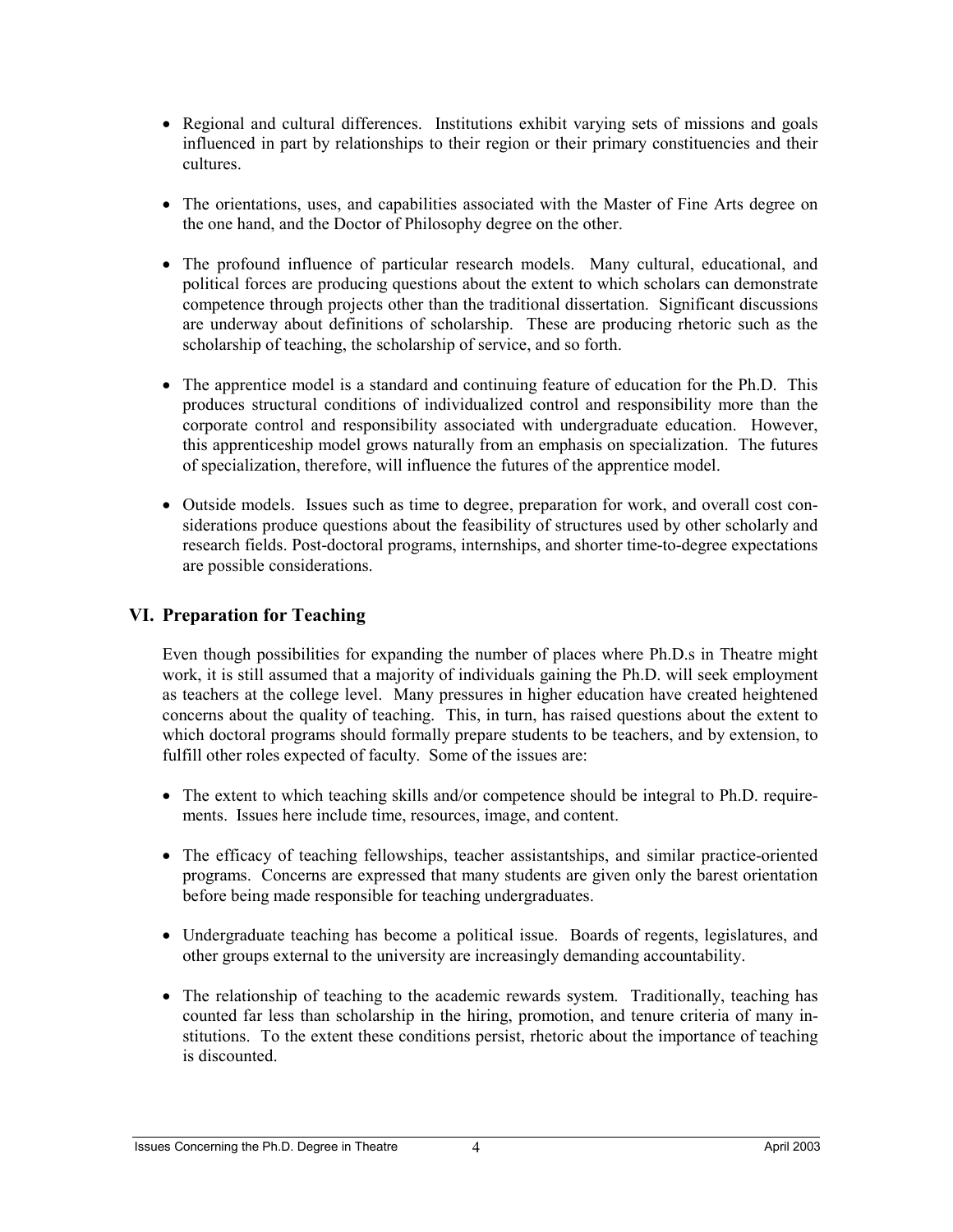- Market issues and disciplinary content. Many entry-level teaching positions in theatre indicate the necessity of being able to teach in more than one area of theatre. Combinations are not standard. Questions abound here regarding the impact of this phenomenon on the relationship between breadth and depth in graduate programs.
- Market issues as demographics. The relationship of the number of entry-level teaching positions to the number of Ph.D. graduates is unknown. Evidence available indicates that there are more graduates than jobs.
- Lack of data. The field does not have in-depth studies exploring the extent to which there are commonalities among institutions hiring Ph.D.s with respect to the competencies they are seeking.

# **VII. Possibilities and Challenges**

Discussions thus far have revealed the number of possibilities and challenges beyond those already mentioned in previous sections: financial support for students; financial support linked to many other aspects of doctoral education in theatre. A theoretical question arises about issues of greater investment in a smaller number of students. Financial issues are also paramount in addressing expansions of competence beyond scholarship.

- Mentoring. Ph.D. students are traditionally mentored in the development of their scholarly capabilities. To what extent should mentoring be expanded to address other areas of professional competence?
- Cloning. Observations are made regularly about students becoming clones of their dissertation director. Critics see this particularly problematical because it is not likely that any given Ph.D. graduate will work in an institution that grants the Ph.D. in Theatre.
- Changes in educational delivery systems. The impact of projected scheduling patterns that would produce true year-round universities, distance learning, statutory limitations on credit hours and times to degrees, and so forth.
- Explicit preparation for the professional world. The extent to which Ph.D. programs should or can undertake this responsibility comprehensively. If this direction is pursued, it may mean new relationships with other departments and areas of expertise. It may mean accepting work in other areas not at the doctoral level.
- The Ph.D. as a certification of intellectual skill. The Ph.D. is most often identified for its high level of special preparation. To the extent that Ph.D.s begin to work broadly beyond academe, the Ph.D. may become increasingly identified with the development of high-level intellectual skills such as the ability to process data, integrate, synthesize, compile to purpose, and so forth.
- Managing multidisciplinarity. To the extent that doctoral programs are involved with multidiscipline relationships, time and intellectual energy must be expended to manage relationships and ensure quality.